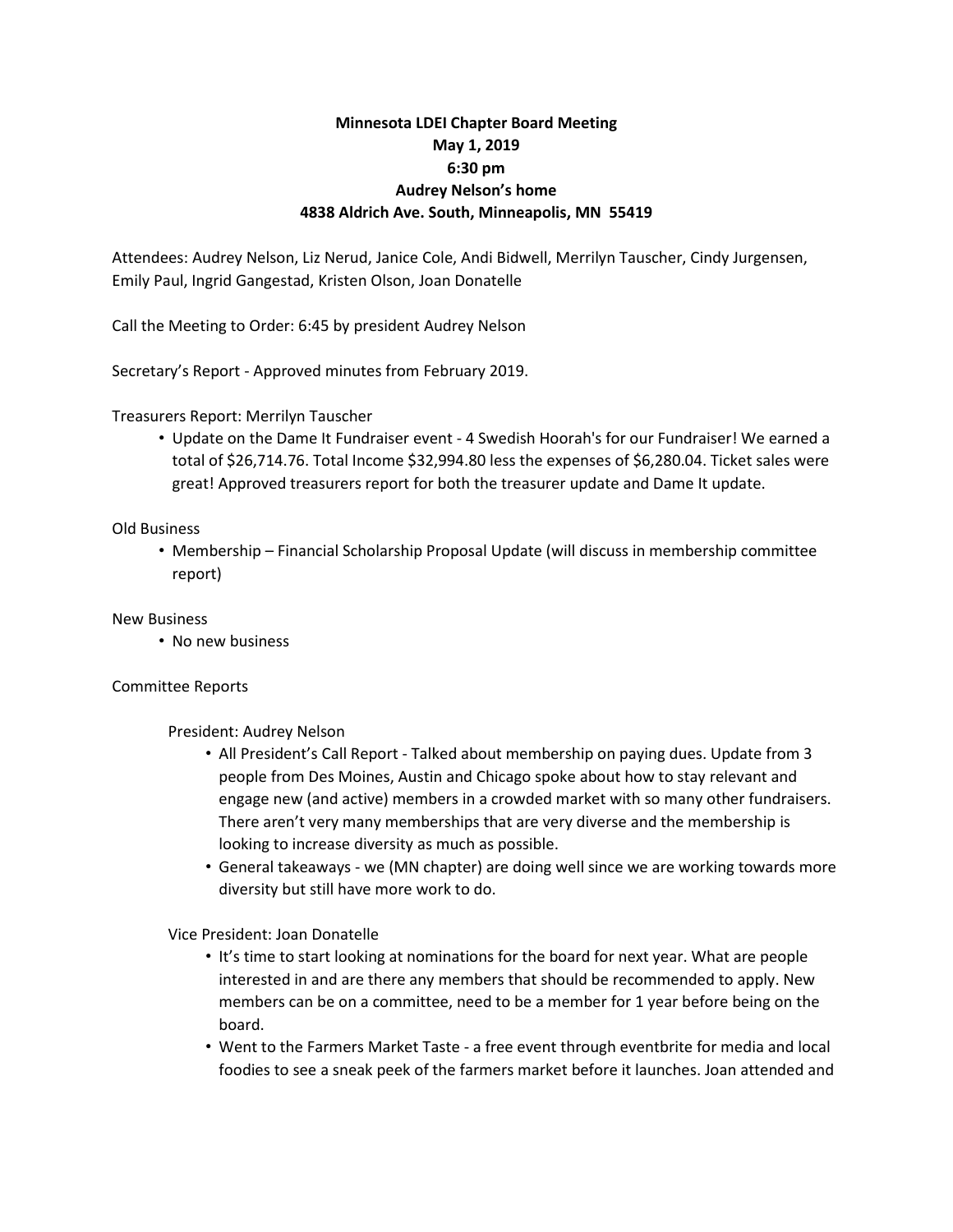looked for potential new members and possible micro-grant recipients - has some great contacts.

- Webinars when you get the invites for them, they are well done and keep it to an hour. They are usually very interesting topics so if you see them, do your best to sign up and attend. Joan had attended a webinar on hosting events and received a lot of tips for asking for money and fundraising from other chapters that are successful.
- Heather Cofault commented on the Dame It event on FB She runs Prior to the Plate ArgiTours and has some great ideas to get people to understand that the farmers aren't bad, that they are helping the economy and are concerned about soil. Joan will share the information with The Good Acre and Urban Roots.

## Program: Liz Nerud

- Upcoming Meeting at Fig and Farro on May 22nd to learn about climate change and how it relates to food. June - interested in going to Urban Roots for a meeting and helping out as possible. Discussion on how to charge for the upcoming event to welcome potential new members and the meal cost.
- Liz would like to continue to be on the board in the events and program role and is looking for a partner to split the committee. She will look at potential new members that might be interested in partnering and/or joining as a committee member or co-chair. Liz will post some info in the newsletter.
- In September, we will be having the Annual Meeting

Membership: Cindy Jurgensen and Emily Paul

- We currently have 53 members. We had 50 and then 3 rejoined. Cindy and Emily have updated the application form to reflect that it's not a nomination form anymore but an application form for potentially interested women in the industry. We want to see if they want to be a part of the team and welcome them as a guest so we can get to know them. Will we get information from them in the initial phase that we can use to reach out to them in the future when they might be ready to become a member. We can provide them information on the due's scholarship (financial aid), scholarships, microgrants and the legacy awards. We should do our best to keep potential members in mind and help them apply for the legacy award when possible.
- Cindy and Emily are looking at updating the bylaws for the membership section working to clean up the language around the different documentation and standardizing the different documents.
- They have created a membership tracker on google docs, for new members, potential members, interested but not right now, future prospects, and lapsed members. Should give Deb and the board access.
- Looking into adding ' are you interested in learning more about our scholarship...' on the application document. Emily and Cindy will research other chapters (and organizations) to see what type of qualifying questions might be appropriate to verify that they would quality for the scholarships.
- Asked Laura Miller if she is interested in becoming a member, Beth Jones is also a prospective member. Nettie Colon is also Jenny Breen is also a potential member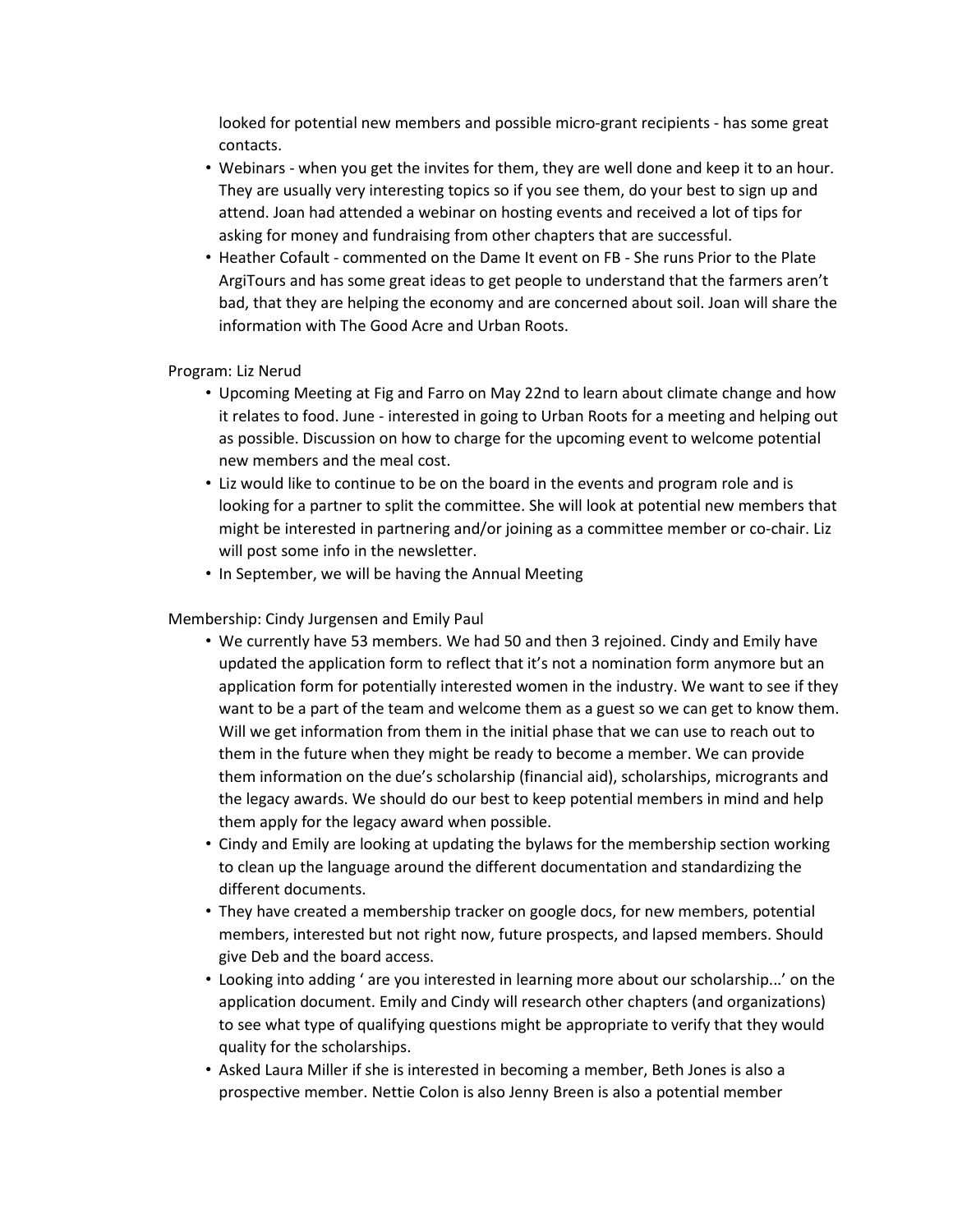prospect as well. Will also ask Heather Mannly and Michelle from Twin Spirits to see if she is interested. The new tracking will help to keep everyone aware of the status on members.

Scholarship: Andi Bidwell

- Mailing scholarship information to schools the bigger schools are hardest to get in touch with. Since September 2018, the committee has sent three mailings with scholarship application forms to colleges, technical colleges and universities. They have received three applications to date - the deadline to receive them is June 1st.
- Last year we received 5 or 6, this year we have 3 which is decent. There is one that really stands out. It would be great to make inroads at the larger colleges. Why is the due date June 1st, can we move it up or move it back to accommodate when school is out? If so, the application form will need to be updated.
- The information should also go on the Dame It facebook page they might know someone who is interested. Ingrid will post it to the page.
- Julie Grossman at the UofM CFANS would be a great contact and Emily will be sharing her contact info with Andi.
- Between June 1st and July 15th the committee tasks will include:
	- Committee members will review the applications and come to a con ensues on which one(s) to give a scholarship to.
	- Call recipient(s) to make sure that nothing has changed that they are still enrolled in school. We respond immediately but since the due date is June 1, they have been waiting for a few months.
	- Check references
	- Prepare a recommendation for the board
	- Send letter to each applicant to let then know if they were chosen or not for a scholarship.
	- Write a newsletter article to introduce the recipient(s) to our members.
	- Ask treasurer to send a check to the school that the recipient(s) are attending no later than September 1st.
- The budget is \$3,200 based on previous years. We might have more based on the success of Dame It this year and last year.
- Joan moved that we increase the scholarship budget this year. Seconded by Merrilyn and discussion on the 3 potential scholarship recipients and is they each should be awarded additional funds. Might be able to hold on the decision until the committee has had a chance to review. We can then come back and provide additional funds. Motion amended to provide an additional \$5,000 to come up to \$8,200 in funding for the scholarship committee to work with and divvy up between the applicants as they see fit. Motion seconded and approved.

Micro Grants: Janice Cole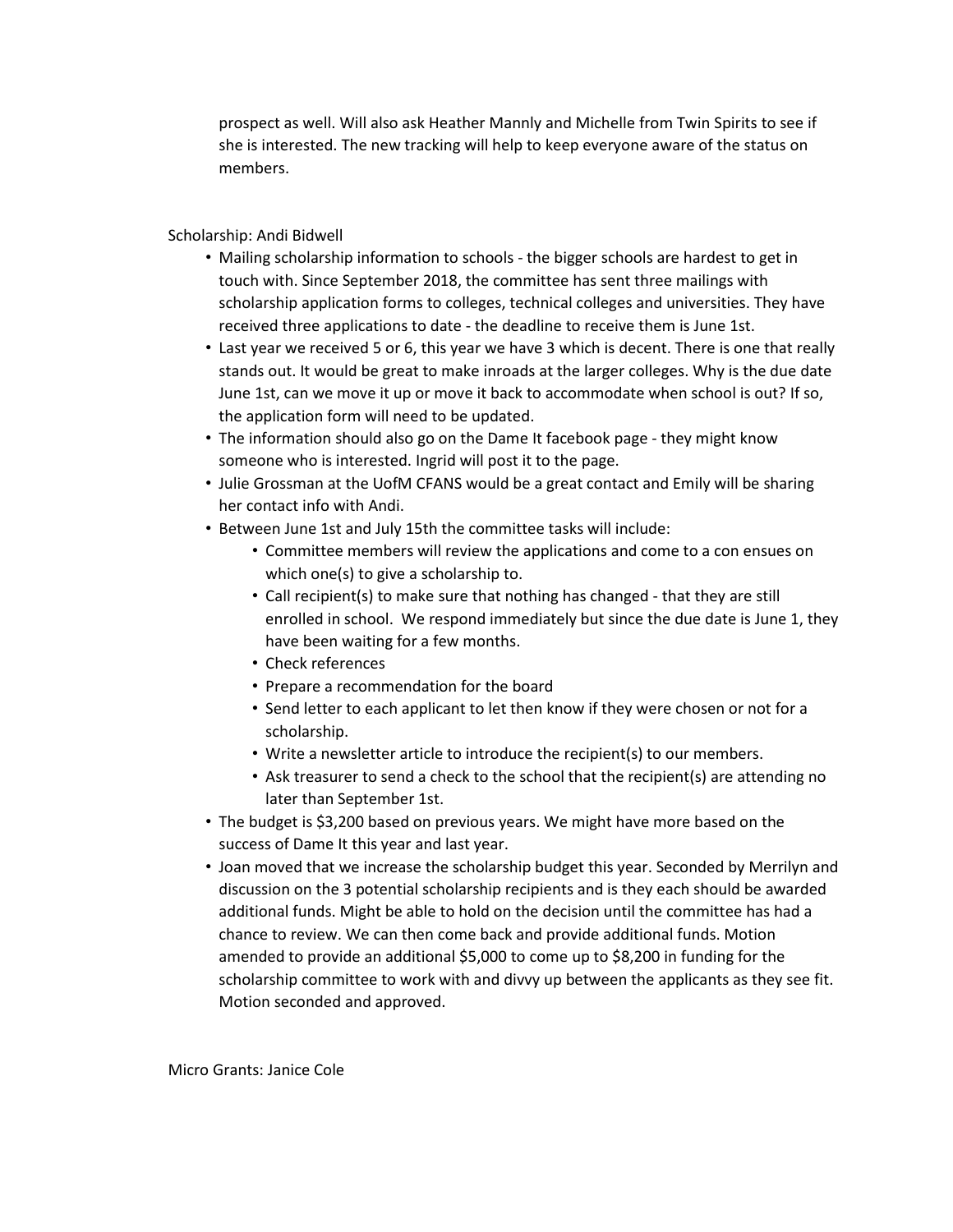- Committee met on Friday. We have only had 3 people apply. Are awarding grants to all 3. 2 of the 3 have received grants from us in the past. Discussion on how to increase it and make it more broadly shared with the community. Emily Paul has shared some recommendations on businesses and organizations that could be great resources for micro grant applications.
- In reviewing what the grant says it's for, we are trying to reword it to be less about professional development and courses and more about business promotion so that it can include a wider variety of opportunities. Also thinking about removing and changing the verbiage so that they aren't required to write a report. We are expanding the tag line on what it is for to make it broader than just for restaurant staff.
- If we up the amount (since we have the funds from the success of Dame It) from \$500 to \$1000 then we would have to request a 1099 form from the recipients. Emily has a contact who helps with pro bono tax preparation.
- Janice was at a conference and heard about the ability to have grants and scholarships available to members from an attorney with international LDEI. It cannot be anyone on the board since they are responsible for the finances of the organization. But, the other members could apply and it could be a great member benefit.
- Janice will review the information and verbiage on that and share it with the board when she has more information to share.
- Ingrid had a conversation with Lisa Carlson today who talked about the stipend for participating chefs at Dame It. A chef from WI that helped with the event received a donation of chicken and was very excited and able to help with their Dame It expenses. It's hard for small businesses to participate since they have to cover the costs (labor, grocery and supplies) for the event themselves.
- A lot of women in the Twin Cities have to turn it down awards (ie: James Beard Award) because they have to pay for travel, lodging, the food, the event and the employees - this could be a great way for us to help the community and spread the awareness about the organization. Could reach out to the James beard nominee/micro grant that can be spent on event promotion, Emily and Janice will partner and bring the membership and micro grant committees together to congratulate them on their nomination and offer them some support for the James Beard event.

Service: Diane Jackson and BJ Carpenter could not attend.

- Diane and BJ are waiting to hear back from Saba from Urban Roots about their outdoor kitchen. Their biggest priority might be payment for their summer intern staffing so our funds will go to support that.
- last year we gave around \$5,000 due to extra funds that we had from a savings account, this year we are marked for \$3,000. Discussion on if we should increase those funds due to the success of the Dame It fundraiser. Urban Roots is moving into their summer busy season, they would be able to really use the funding.
- Move to increase the budget for the service committee funds by \$5,000 to \$8,000 for this year. The Service committee will review and share the funds as they see fit. Seconded and approved.